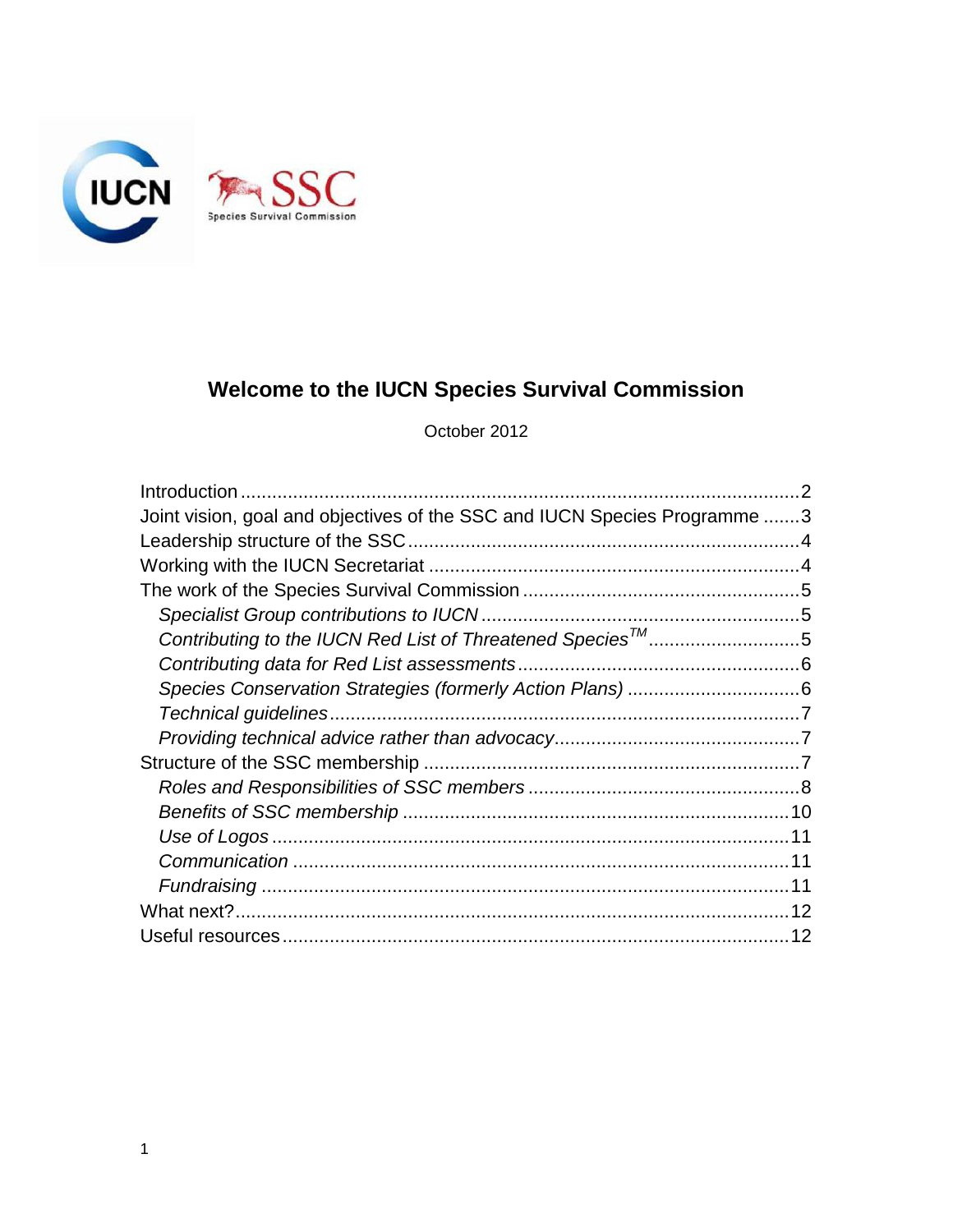## <span id="page-1-0"></span>**Introduction**

Welcome to the IUCN Species Survival Commission (SSC). You have been invited to join an international network of experts that makes up the largest of the six IUCN volunteer Commissions. The structure and functioning of IUCN and SSC may appear complex at first, so this introductory document has been compiled to provide you with a clear overview of both.

The Species Survival Commission was established by IUCN, International Union for Conservation of Nature, in 1949. Since that time, the SSC has grown into a global, science-based network of thousands of volunteer experts, working together towards achieving the vision of

#### **"***A just world that values and conserves nature through positive action to reduce the loss of diversity of life on earth***"**

The major role of the SSC is to:

- Provide information to IUCN and the wider world on the conservation of species and on the inherent value of species in terms of ecosystem health and functioning, the provision of ecosystem services and the provision of support to human livelihoods; and
- Promote the conservation of species, thereby leading to measurable reductions in the loss of biodiversity.

Collectively, SSC members form a highly-regarded and influential network of species experts that is able to influence conservation outcomes at all levels, particularly international, through engaging with each other and collaborating in both the IUCN"s and SSC"s name.

The SSC undertakes assessments of the status of species, develops species conservation action plans and strategies, prepares technical guidelines and formulates IUCN policy statements. The Commission delivers and promotes this technical knowledge, advice and policy guidance to those who can influence the implementation of conservation action across the world. The major role of the SSC Red List Authorities is to contribute status assessments of their species to the IUCN Red List of Threatened Species™, in collaboration with Global Species Programme (GSP) staff in the IUCN Secretariat, and often in partnership with other organisations (such as BirdLife International, Conservation International, NatureServe, and the Zoological Society of London).

<span id="page-1-1"></span>The strength behind the SSC is a worldwide network of volunteer experts who donate their time and expertise to build a scientific and practical foundation for the effective delivery of conservation. The thousands of volunteer experts are organized into Specialist Groups (SGs), Red List Authorities (RLAs) and Task Forces (TFs) arranged taxonomically, thematically and/or regionally, and convened by the SSC in response to pressing conservation issues.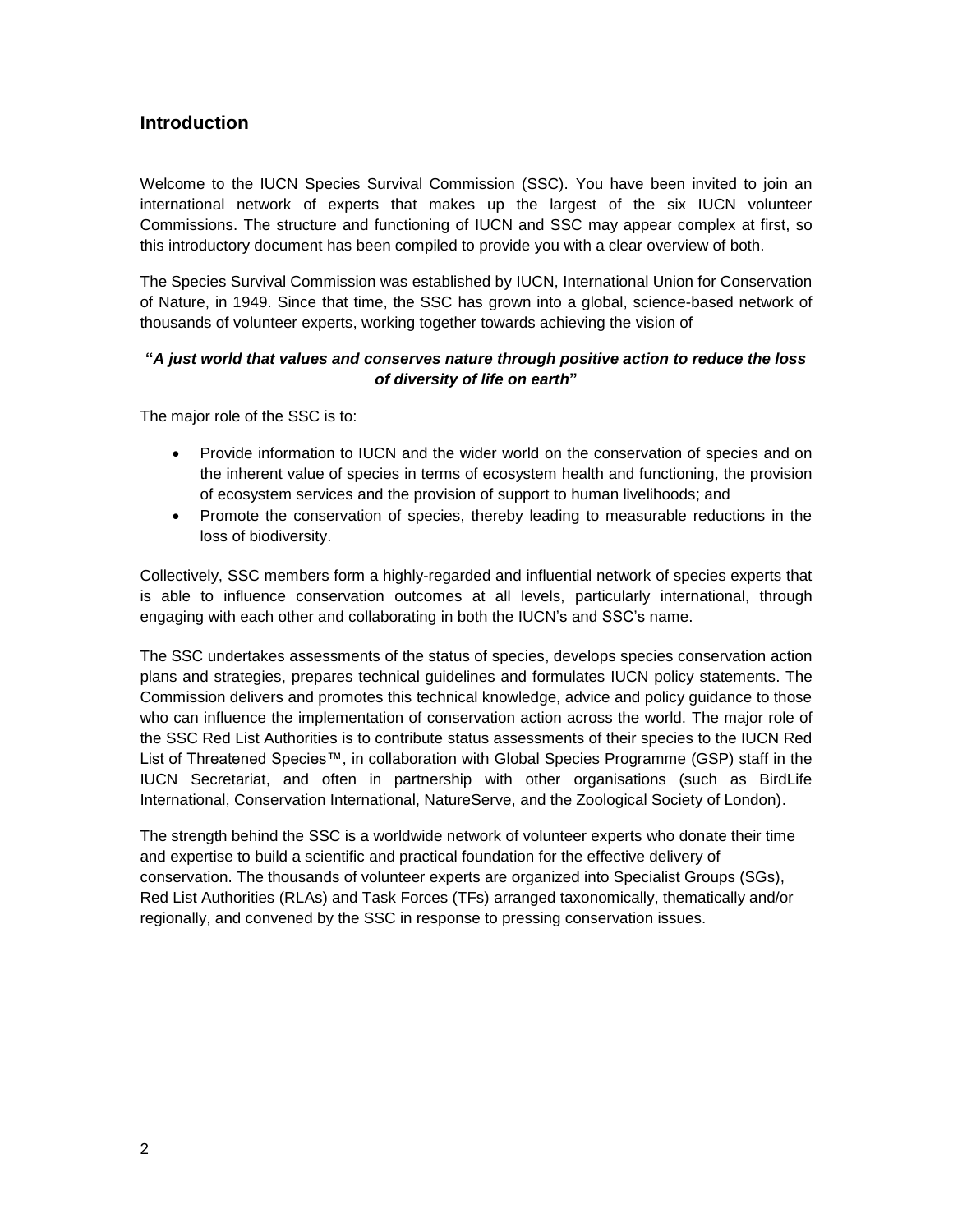# **Joint vision, goal and objectives of the SSC and IUCN Species Programme**

The work of the SSC is guided by the Vision of:

#### *A just world that values and conserves nature through positive action to*

#### *reduce the loss of diversity of life on earth*.

The overriding goal of the Commission is:

#### *The species extinction crisis and massive loss of biodiversity are universally adopted as a shared responsibility and addressed by all sectors of society taking positive conservation action and avoiding negative impacts worldwide.*

#### *Main strategic objectives:*

For the intersessional period 2013–2016, the SSC, working in collaboration with members, national and regional committees, other Commissions and the Secretariat, will pursue the following key objectives in helping to deliver IUCN"s "One Programme" commitment:

#### **1. Assessing and monitoring biodiversity**

To assess and monitor biodiversity and inform the world about the status and trends of biodiversity, especially at the species level, thus providing measures for the health of our one and only biosphere;

#### **2. Analysing the threats to biodiversity**

To analyse and communicate the threats to biodiversity and disseminate information on appropriate global conservation actions;

#### **3. Facilitating and undertaking conservation action**

To facilitate and undertake action to deliver biodiversity-based solutions for halting biodiversity decline and catalyse measures to manage biodiversity sustainably and prevent species' extinctions both in terms of policy change and action on the ground;

#### **4. Convening expertise for biodiversity conservation**

To provide a forum for gathering and integrating the knowledge and experience of the world"s leading experts on species science and management, and promoting the active involvement of subsequent generations of species conservationists.

More information is available in the [IUCN Species Programme Strategic](https://cmsdata.iucn.org/downloads/2013_2016_species_strategic_plan_final.pdf) Plan 2013–2016, available on the IUCN Species website, which outlines 36 Key Species Results and a set of measurable targets for achieving the above strategic objectives.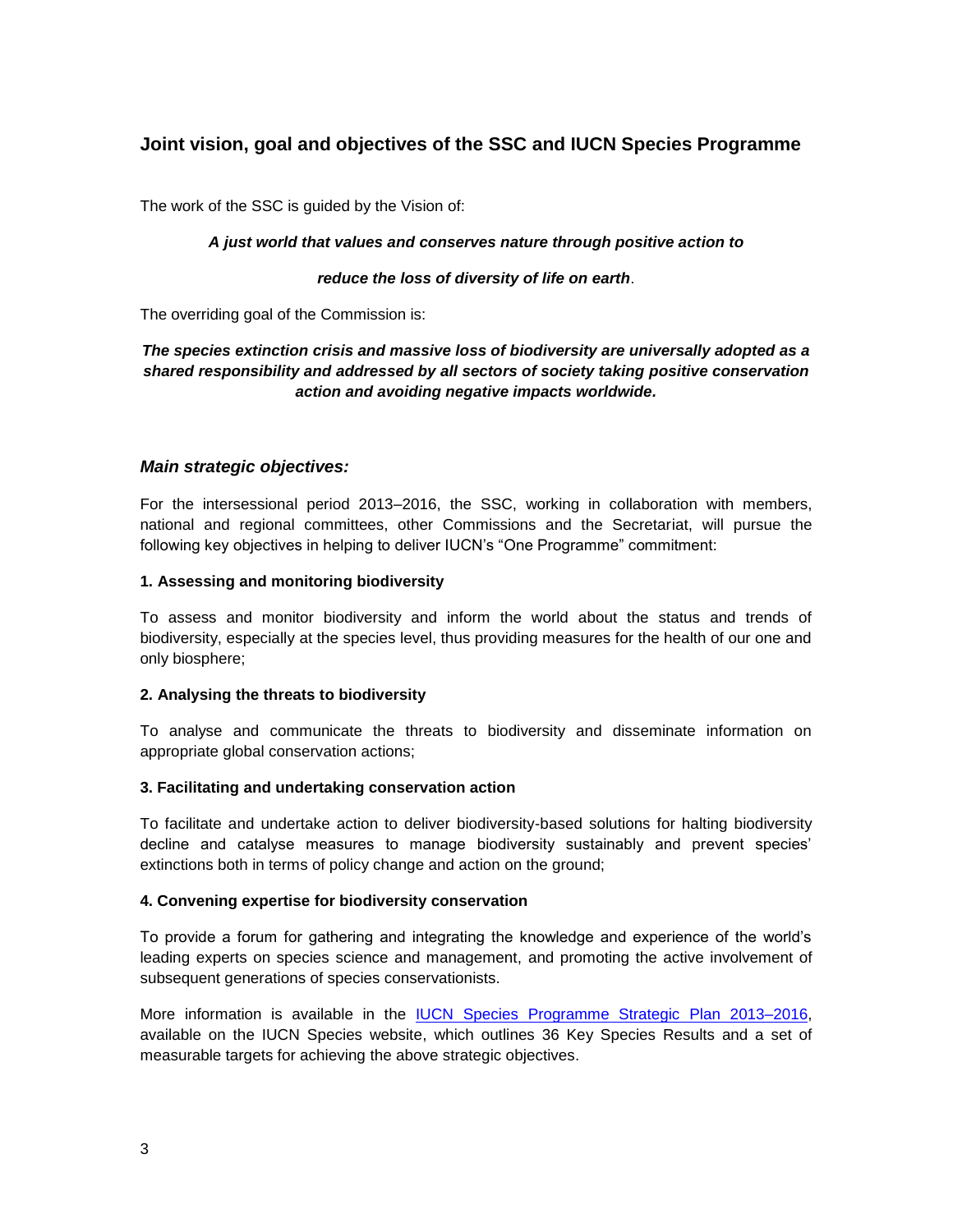## <span id="page-3-0"></span>**Leadership structure of the SSC**

The Chair of the SSC is elected by IUCN Member governments and non-governmental organisations at each World Conservation Congress and heads the Commission for the four year intersessional period between Congresses. The SSC Chair also serves as a member of IUCN Council, which is the governing body of the organisation. For the 2013-2016 intersessional period, the SSC Chair is Dr Simon Stuart, based in Bath, UK. The Council of IUCN has appointed a Deputy Chair of the SSC to support the Chair. The current Deputy Chair is Dr Jon Paul Rodríguez, based in Caracas, Venezuela.

The Chair is also supported by a Steering Committee, which advises the Chair and provides strategic vision and direction to the work of the Commission. The Steering Committee members are appointed by the Council of IUCN on the advice of the Chair. Details of the current members of the SSC Steering Committee are given [here](http://www.iucn.org/about/work/programmes/species/who_we_are/about_the_species_survival_commission_/ssc_leadership) on the IUCN Species website. Certain members of the Steering Committee also serve as focal points for Sub-Committees. There are currently eight SSC Sub-Committees:

- IUCN Red List Committee oversees and guides the work of the SSC on biodiversity assessments, including strategic responsibility for the IUCN Red List of Threatened Species<sup>TM</sup> and the implementation of agreed priorities;
- Standards and Petitions Sub-Committee ensures the maintenance of the scientific standards of the Red List, and rules on petitions made against species listings;
- Invertebrate Conservation Sub-Committee seeks to enhance the SSC's work on invertebrates;
- Plant Conservation Sub-Committee seeks to enhance the SSC"s work on plants;
- Marine Conservation Sub-Committee seeks to enhance the SSC's work on marine species;
- Freshwater Conservations Sub-Committee seeks to enhance the SSC"s work on global freshwater species and associated issues;
- Species Conservation Planning Sub-Committee seeks to enhance the SSC"s work on effective species planning deriving from the SSC guidelines "Strategic Planning for Species Conservation"
- Policy Sub-Committee seeks to enhance SSC activities relating to policy, multilateral agreements and intergovernmental fora.

## <span id="page-3-1"></span>**Working with the IUCN Secretariat**

The SSC is institutionally linked to the GSP, which is one of several IUCN thematic programmes. The GSP is responsible for supporting the activities of the SSC"s Specialist Groups, Red List Authorities, and Task Forces, as well as SSC-wide initiatives. The GSP forms part of the IUCN Secretariat and is based in IUCN"s international headquarters in Gland, Switzerland, from where staff work on overall management of the Programme, SSC engagement, data management, communications and finances. It also has a number of units based in Cambridge, UK, including the Red List Unit (RLU) and the Freshwater Biodiversity Unit (FBU), and includes staff working on climate change, GIS, biodiversity systems, conservation planning and European assessments.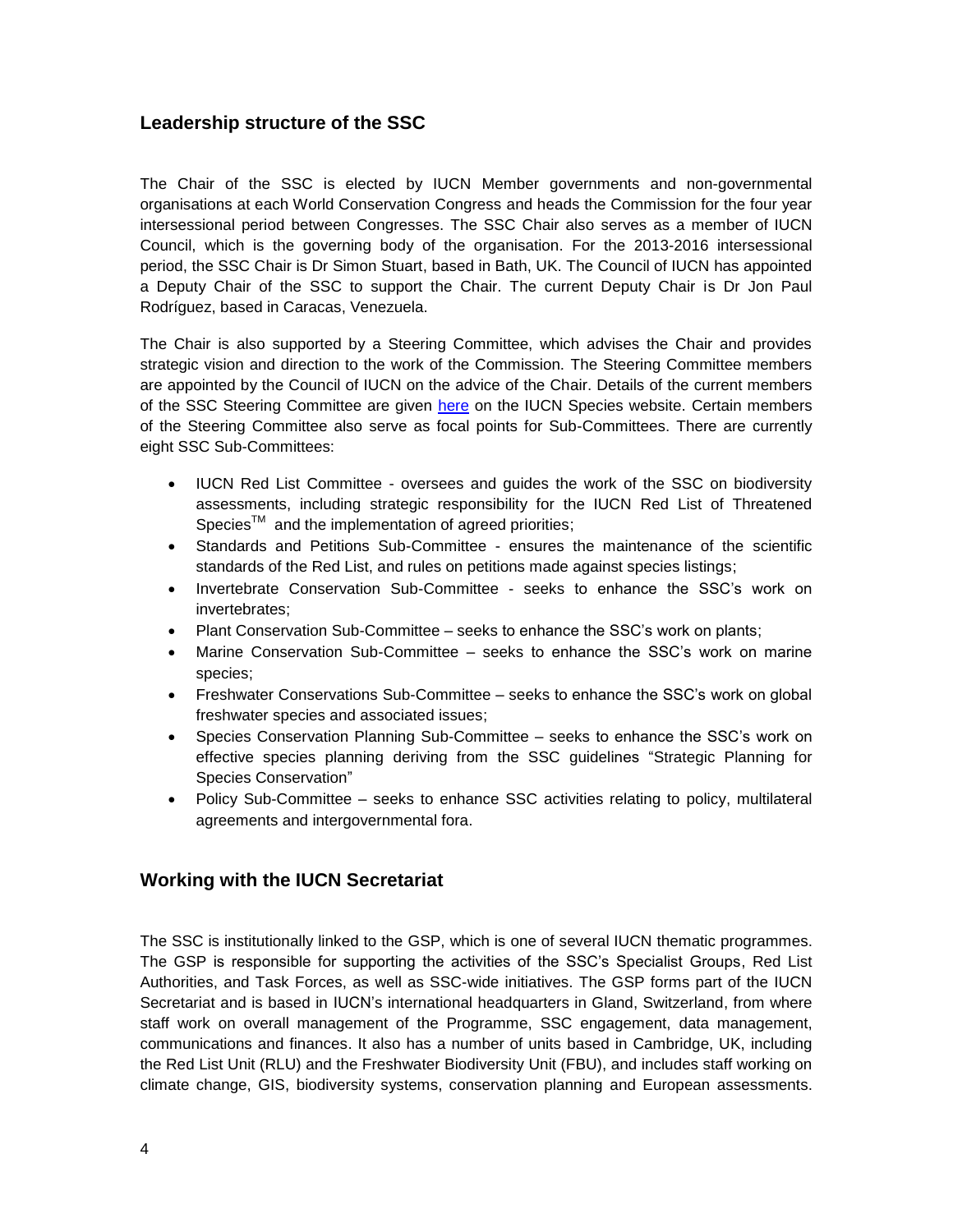The GSP also has a Marine Biodiversity Unit (MBU) and Biodiversity Assessment Unit (BAU) located in Virginia, USA, and a small team working on invasive species in Nairobi, Kenya.

SSC members may also work directly with IUCN Regional and Country offices. Working in conjunction with the IUCN Secretariat (including Regional and Country Offices and thematic programmes) and IUCN Members (governments and NGOs), the SSC is committed to contributing to the delivery of IUCN's 2013–2016 programme (please see the Species contact [guide](https://cmsdata.iucn.org/downloads/species_contact_guide.pdf) for relevant a staff members to contact).

# <span id="page-4-0"></span>**The work of the Species Survival Commission**

## <span id="page-4-1"></span>*Specialist Group contributions to IUCN*

The IUCN Global Species Programme and SSC rely on the Specialist Group and Task Force Chairs to ensure that the work of IUCN is based on cutting-edge conservation science. This is achieved by, among other things, identifying emerging conservation issues and opportunities, providing innovative solutions to species conservation issues and engaging (through the SSC and the GSP) in higher-level analyses of species conservation by integrating data from various SSC SGs/TFs and other IUCN Commissions.

Specialist Groups and Task Forces are regularly asked to contribute information for IUCN"s technical inputs to international treaty work including the Convention on International Trade in Endangered Species (CITES), the Convention on Biological Diversity (CBD), the Convention on Migratory Species (CMS), the Ramsar Convention on Wetlands and numerous regional agreements pertaining to species. Input from SGs/TFs is mostly in the form of comments on agenda items, listing proposals, resolutions, matters pertaining to the sustainable use of species within their remits, or other substantive issues. IUCN or SSC may also call upon SGs/TFs to contribute expert information for global, regional or national biodiversity assessments in addition to indicators of the status and sustainable use of species.

Specialist Groups and Task Forces have the capacity to be extraordinarily effective in these fora but need to maintain a clear view of their primary conservation interest and IUCN policy. IUCN policy includes the Resolutions and Recommendations approved by its Members at every World Conservation Congress, as well as various programmatic and operational policies approved by the Council. The latest set of Resolutions and Recommendations that were approved at the 2012 World Conservation Congress can be viewed on the IUCN website.

## <span id="page-4-2"></span>*Contributing to the IUCN Red List of Threatened SpeciesTM*

The IUCN Red List of Threatened Species™ is the world's most comprehensive inventory of the global conservation status of plant, fungi and animal species. It uses a set of criteria to evaluate the extinction risk of thousands of species and subspecies (IUCN Red List Categories and Criteria (version 3.1)). These criteria are relevant to all species (except micro-organisms) and all regions of the world. With its strong scientific base, the IUCN Red List is recognised as the most authoritative guide to the status of global biological diversity. The overall aim of the Red List is to convey the urgency and scale of conservation problems to the public and policy makers, and to motivate the global community to reduce species extinctions. The SSC provides much of the data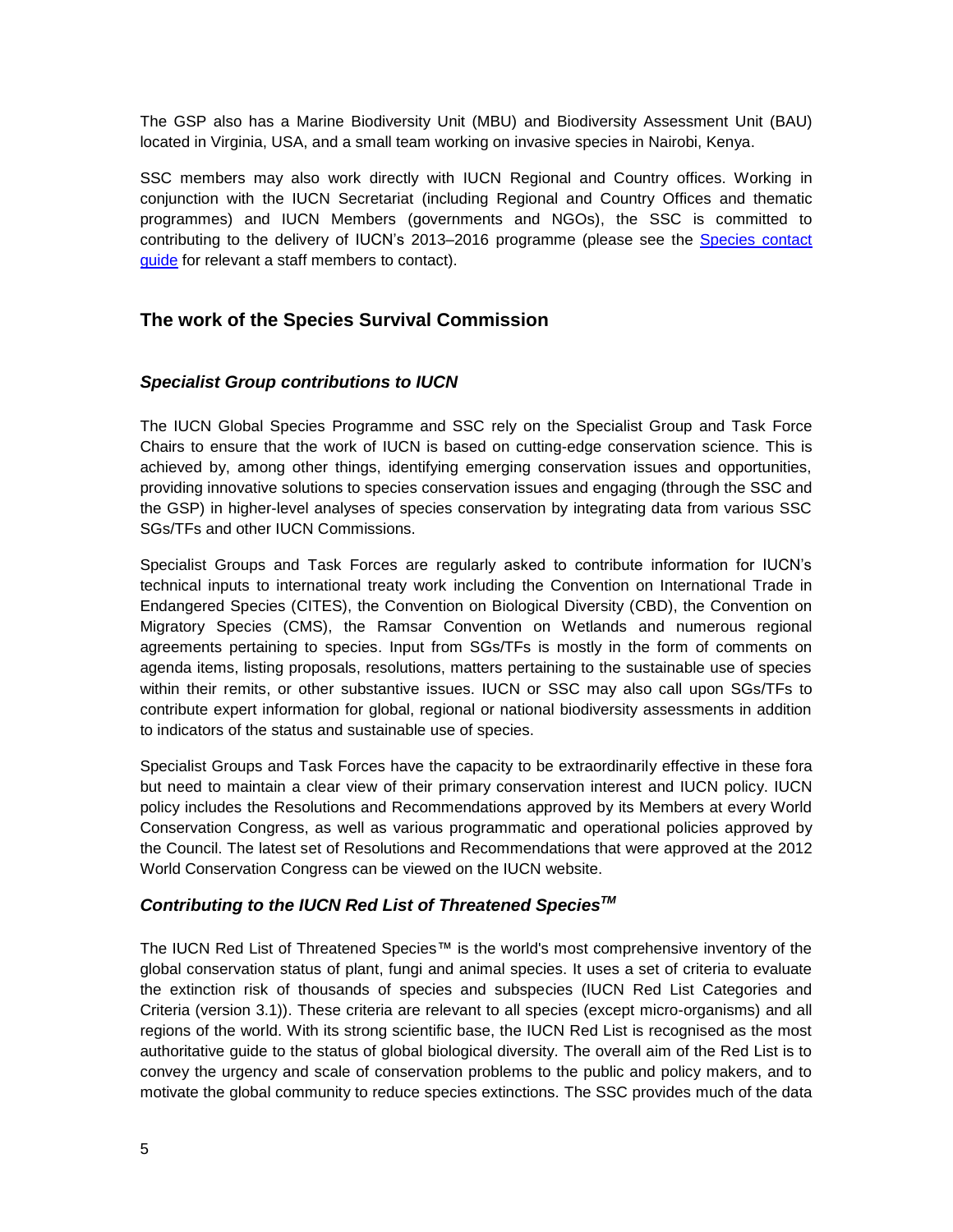for the Red List through its network of Red List Authorities in each Specialist Group, and sometimes Stand-alone Red List Authorities, many of which are strongly supported by the GSP.

The GSP has developed the Species Information Service (SIS), an online software programme, to manage the Red List assessment information process: from data collection, to assessment and finally to publication on the public website. GSP staff and many Specialist Groups are using SIS for inputting data to the Red List and the GSP has also trained both staff and SSC members to use this tool to carry out key taxonomic, regional and global assessments (on-going training – using online training tools and dedicated workshops – is also provided to many other interested individuals). Please contact the Red List Unit for more information: redlistunit@iucn.org.

#### <span id="page-5-0"></span>*Contributing data for Red List assessments*

The IUCN Red List of Threatened Species™ is widely acclaimed as the IUCN's flagship product. It is highly recognized, widely used and universally valued by all manner of users. The services of SGs in providing Red List assessments are one of their most valuable contributions to IUCN. One of the most concrete and predictable tasks of an SG is providing information on species and conducting assessments of their status using the **IUCN Red List Categories and Criteria** and associated guidelines. SG Chairs should be familiar with the process and requirements for regularly updating the IUCN Red List.

With the increased documentation requirements for the Red List, SSC Red List Authorities need to plan carefully and organize means of fulfilling this function in an effective and timely way (see the [Rules of Procedure for Red List Assessment Process.](https://cmsdata.iucn.org/downloads/rules_of_procedure_for_red_list_2013_2016_final.pdf) GSP staff provide guidance on the process and timing for conducting and submitting assessments. The process of collecting species data was standardized in 1994 when the new IUCN Red List Categories and Criteria were introduced. Depending on the availability of resources, the SSC responds to requests to improve the capacity of RLAs to complete Red List assessments, through targeted training in applying the Red List Categories and Criteria and using the SIS. In some cases, where a global or regional biodiversity assessment project covers species for which an SG is responsible, the SSC is also able to provide financial resources to assist RLAs in the process of assessing their species for the IUCN Red List. Such global or regional assessment initiatives are coordinated by staff in the GSP or by staff in IUCN"s Red List Partner organisations (e.g. BirdLife International).

Thanks to the knowledge and dedication of SSC"s volunteer members, coverage is now complete for a number of major taxonomic groups including, mammals, amphibians, birds, horseshoe crabs, conifers, cycads, freshwater crabs and crayfish, lobsters, mangroves, reef-building corals, seagrasses, groupers, wrasses, sturgeons, and sharks and rays.

## <span id="page-5-1"></span>*Species Conservation Strategies (formerly Action Plans)*

The SSC Conservation Action Plan series has been one of the world"s most respected sources of information on species and their conservation needs. Since the mid-1980's, the SSC has published more than 60 Action Plans for some of the world"s most charismatic species. These were compiled by many of the Commission's 130 Specialist Groups that comprise nearly 8,000 species experts from around the world. These Action Plans represent a significant body of knowledge on their respective species, some of which are conservation icons and some of which were rarely considered for conservation priority at the time.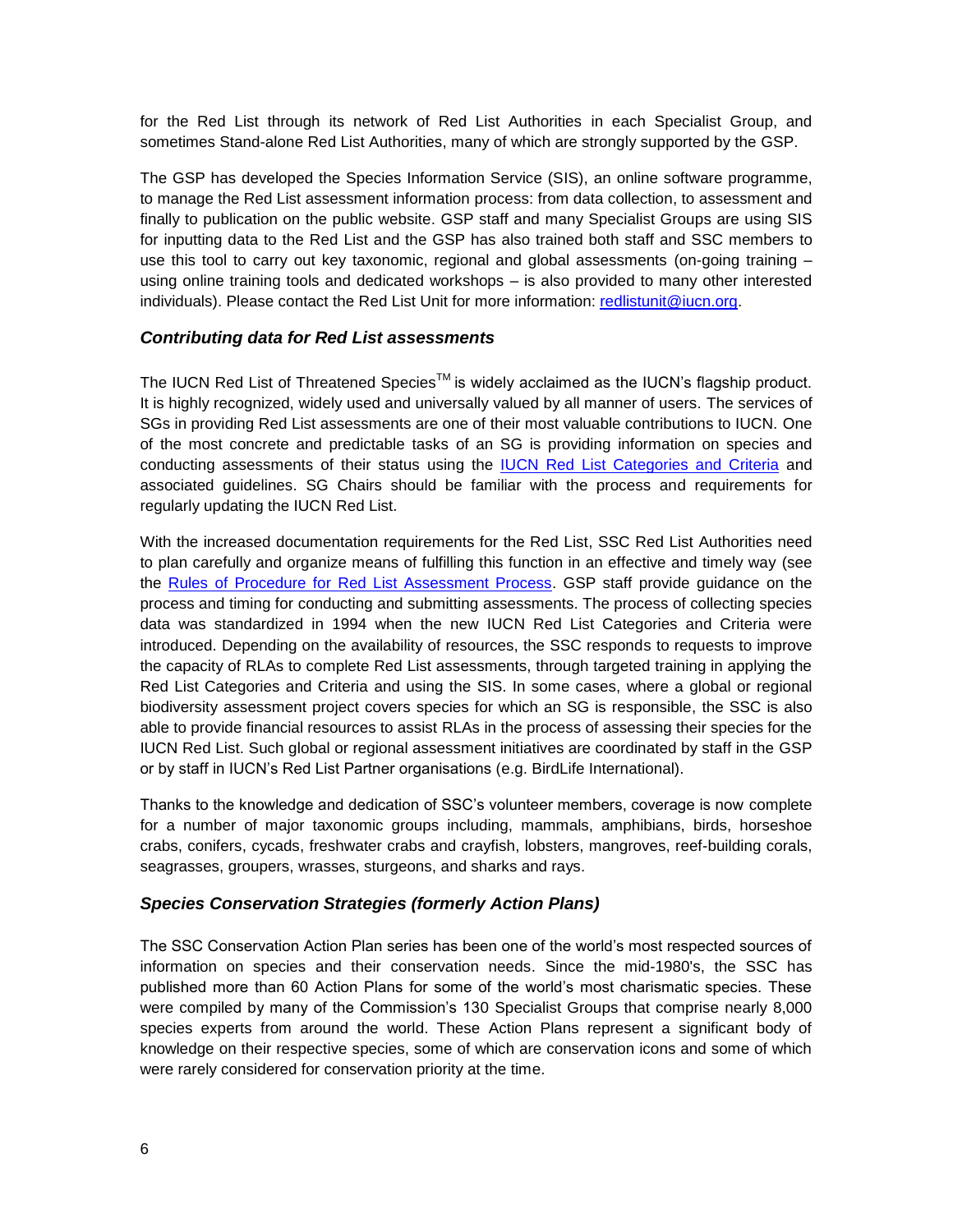The resulting amount of conservation action has varied hugely between plans and this led the SSC to develop a new process that would be better able to link science and management. This was completed in 2008 under the name ["Strategic Planning for Species Conservation: A](http://cmsdata.iucn.org/downloads/scshandbook_2_12_08_compressed.pdf)  [Handbook"](http://cmsdata.iucn.org/downloads/scshandbook_2_12_08_compressed.pdf) outlining a multi-stakeholder approach to conservation planning for species.

The Handbook describes when a Specialist Group should proceed with developing a Species Conservation Strategy (SCS), as these Action Plans are now named, recommends who should be involved and provides guidelines on how they should be created. Specialist Group Chairs should refer to the Handbook from now on when wanting to proceed with a range-wide species conservation strategy. A number of new SSC-endorsed conservation plans are now expected in coming years. The Species Conservation Planning Sub-Committee provides support and additional information on species planning – for more information see [here.](http://www.iucn.org/about/work/programmes/species/who_we_are/about_the_species_survival_commission_/ssc_leadership/ssc_sub_committees/species_conservation_planning_sub_committee/)

## <span id="page-6-0"></span>*Technical guidelines*

Various technical guidelines produced by the SSC provide guidance to specialised conservation projects and initiatives, such as re-introducing animals into their former ranges, handling confiscated specimens and halting the spread of invasive species. All policy statements and technical guidelines are available [here](http://www.iucn.org/about/work/programmes/species/publications/iucn_guidelines_and__policy__statements) on the IUCN Species website in English, French, Spanish, and sometimes other languages. There is also an online toolkit of ["Members Resources"](http://www.iucn.org/about/work/programmes/species/who_we_are/about_the_species_survival_commission_/ssc_members__area_/members_resources) on the IUCN Species website, which includes information on developing publications, using the media and fundraising.

## <span id="page-6-1"></span>*Providing technical advice rather than advocacy*

IUCN has a diverse, unique and worldwide membership of governments and NGOs, thus taking particular care to provide objective conservation science to decision-makers, seeing itself and its Commissions as being "policy relevant" not "policy prescriptive". While this approach may be viewed as overly conservative and methodical, experience over the years has shown that it can often be very effective in achieving successful conservation action for species.

Specialist Groups and Task Forces have a pivotal role as technical advisors in helping IUCN address complex and controversial conservation issues, drawing on specific expertise to provide sound, scientifically rigorous and unbiased information. Many Groups have been drawn into advocacy roles in support of the taxa within their remit. As an SSC member, and therefore representative of IUCN, care should be taken to ensure that all approaches are made with integrity and credibility and acted through the appropriate IUCN channels. Undoubtedly there will be grey areas here and the SSC Chair"s Office or the GSP can be contacted to provide helpful advice and guidance.

# <span id="page-6-2"></span>**Structure of the SSC membership**

The Commission"s strength and relevance comes from its network of experts who volunteer their time and expertise to produce the scientific and practical foundation on which the effective delivery of conservation is built, both within IUCN and beyond. The bulk of the volunteer network is deployed in approximately 130 Specialist Groups, Red List Authorities and Task Forces, which are the main working units of the Commission and provide the breadth of expertise and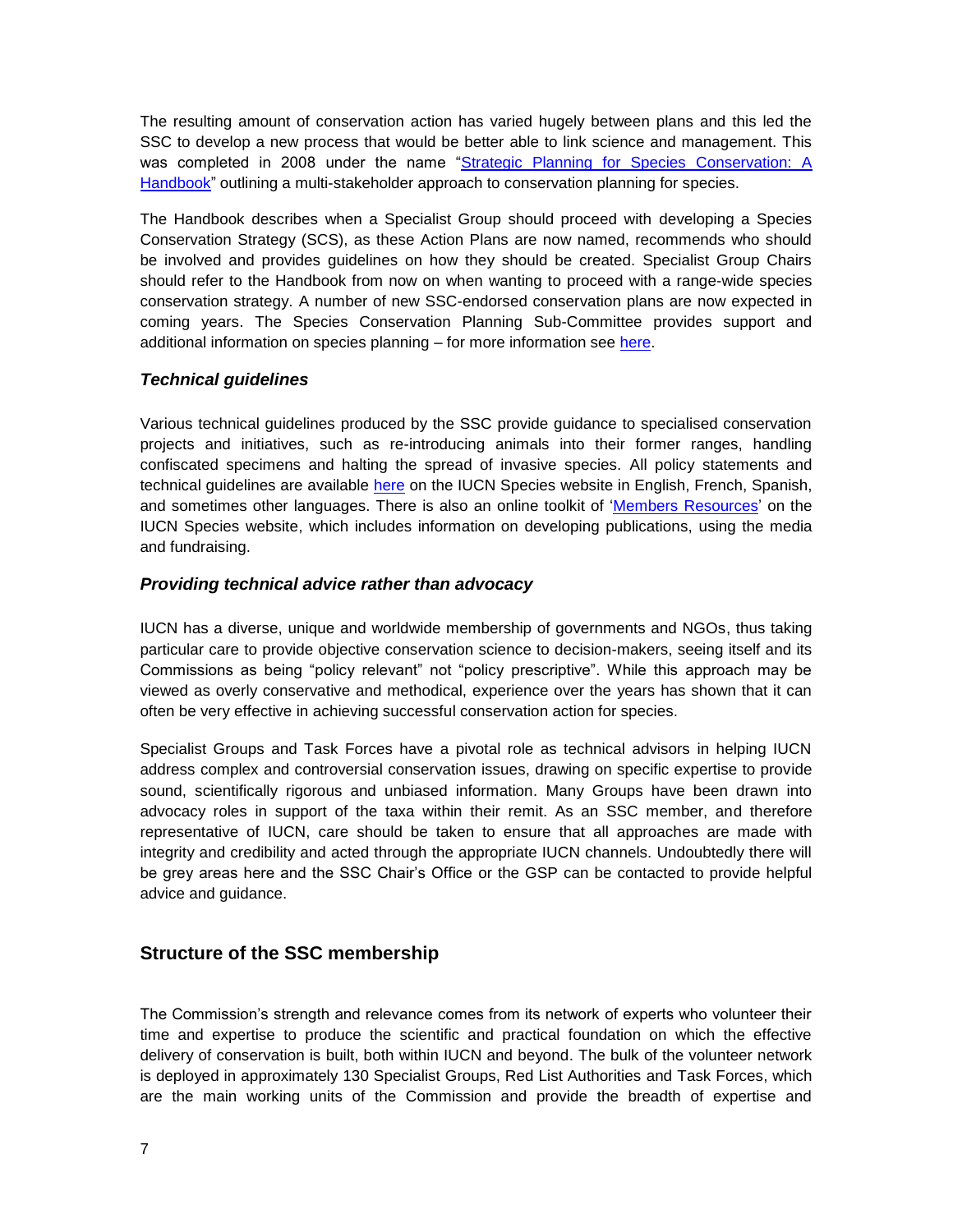commitment that drives the SCC towards achieving its objectives. These Groups are unique blends of individuals who operate independently, but are committed to SSC"s vision, mission, objectives and policies, and to those of the IUCN.

Specialist Groups may be organized by taxonomic group, theme, geographic area, and/or around conservation themes or disciplinary issues such as wildlife health, re-introductions, sustainable use, invasive species and conservation breeding (click [here](http://www.iucn.org/about/work/programmes/species/who_we_are/ssc_specialist_groups_and_red_list_authorities_directory/) for a list of all these Groups). Red List Authorities coordinate and manage the species Red List assessment process and submission. The majority of Red List Authorities lie within the relevant Specialist Groups. However, there are a small number of Red List Authorities that are not attached to any particular SG and are known as Stand-Alone Red List Authorities. Task Forces differ from Specialist Groups in that they are convened in response to pressing conservation issues and aim to deliver on agreed outputs within a finite time frame.

Where it is believed that their effectiveness can be enhanced, some Specialist Groups are comanaged with SSC partner organizations (e.g. several groups are co-managed with Wetlands International). Co-managed SGs should maintain a regular dialogue with these partner organizations. In return, SGs can expect appropriate acknowledgement and support for their activities from the partners.

#### <span id="page-7-0"></span>*Roles and Responsibilities of SSC members*

Specialist Groups and Task Forces, comprised of conservation scientists and practitioners, monitor the status of species within their remit, identify threats to these species, and prioritise and promote necessary conservation actions at all levels. They also provide scientific advice to conservation organisations, government agencies and other IUCN members, and support the implementation of multilateral environmental agreements like CBD, CITES and CMS. The SSC is widely known for its issue-related work carried out by its disciplinary Specialist Groups such as on conservation breeding or the re-introduction of species.

Individual members of SSC"s groups may be researchers, government officials, wildlife veterinarians, zoo and botanical institute employees, taxonomists, marine biologists, protected area managers and species experts who conduct research and implement a range of conservation activities in the field. Through its Specialist Groups,Task Forces and Stand-alone RLAs, the SSC builds the collective capacity of its members, enhancing their ability to respond to the challenges facing the conservation of biodiversity. Reciprocally, through the SSC members have a direct link to the major international conservation fora, such as CBD and CITES, in which IUCN plays a key role, and also the opportunity to connect and collaborate with colleagues working on similar issues around the world. Such linkages enable individual members to contribute more effectively to combined conservation actions globally, as well as in their own region, country and locality.

On appointment by the SG/TF Chair or Stand-alone RLA, all members should receive a copy of this "Welcome" document and should confirm their willingness to accept in writing to the Chair. Chairs hold sole responsibility for group governance and oversight, and SSC members must clearly understand and agree to such a governance structure at the time they are appointed.

The major responsibility of SSC members is to maintain contact with their Chair and respond in a timely manner to requests that help the SSC to pursue its objectives in a timely manner. For example, this may include contributing to reviews of draft SSC technical guidelines and CITES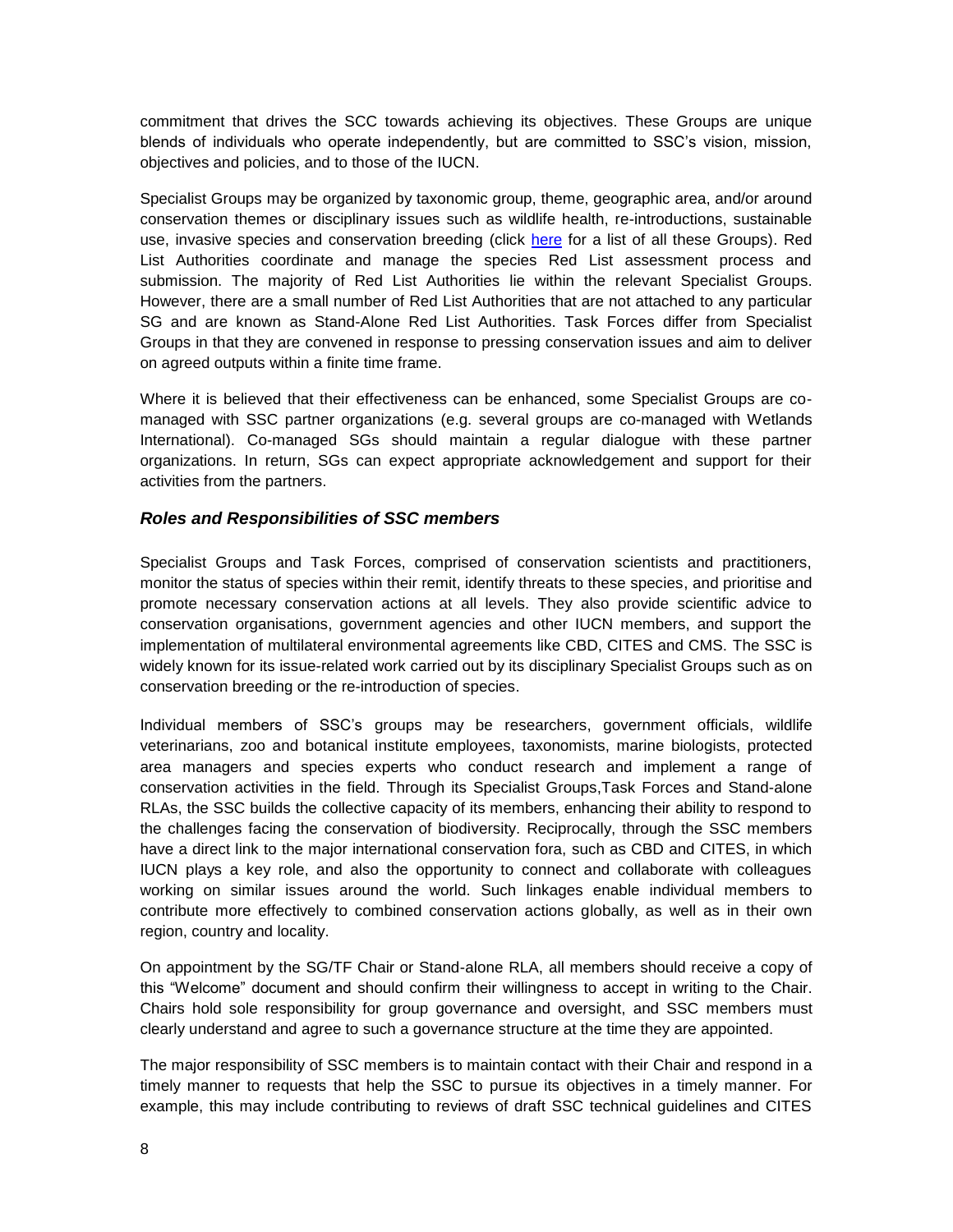listing proposals, or providing other species conservation advice and tools such as training and workshop materials. The SSC also requests the services of RLAs in providing Red List assessments of the species within their remit. This is one of the most valuable contributions to the SSC and members are asked to familiarize themselves with the IUCN Red List Categories and Criteria and to respond to requests to assist their Chair with these assessments.

Chairs are asked to be receptive and open to requests to become a member of a Specialist Group/Task Force/RLA, and members are encouraged to suggest potential new members for Chairs to consider.

In general, SSC Specialist Group members have the responsibility to contribute to their Specialist Group for the purpose of raising the profile and credibility of the Commission"s work and their own species conservation priorities amongst relevant audiences. SG and TF Chairs play a vital role in achieving a smooth working relationship between IUCN and SSC members, as well as providing guidance and leadership and ensuring active involvement at all levels.

Points of Note:

- On appointment by the SSC Chair and as noted in the Terms of Reference for SG/TF Chairs, only the SG/TF Chair or their designees are authorized to speak on behalf of the SG/TF, either in person or over his/her own signature and on SG/TF letterhead;
- IUCN has specific rules about who has authority to speak on behalf of the organization, in public fora, including the SSC. The [IUCN Statutes](http://cmsdata.iucn.org/downloads/statutes_en.pdf) give the right of intervention on behalf of the organization to the Director General of IUCN or others delegated by her or him. For SSC, this means that at international meetings only SG/TF Chairs or their designees who are formal members of the IUCN Delegation are permitted to speak on behalf of IUCN or the SSC and then only with the agreement of the Head of the IUCN Delegation;
- It is extremely important that SSC members inform SG Chairs and the GSP when they are asked to contribute to proposals to amend the CITES Appendices for CITES CoP meetings (assisting Parties in this regard, who submit the proposals). Notifying the SG Chair and GSP should be done as early as is practically possible;
- Individual SG/TF members or groups of members may make any statement they wish on any matter in their independent and private capacity, but they shall not represent themselves as speaking on behalf of the SG/TF, the SSC or IUCN (including on SG/TF letterhead) unless the SG/TF Chair has expressly authorized it. This is to ensure consistency within the group in communicating science-based information on behalf of IUCN, the SSC and/or SG/TF.

<span id="page-8-0"></span>Clearly stated expectations and a definition of responsibilities allow everyone to understand their roles and limits, as well as the roles and limitations of others. It is important for the broader SSC network to understand what to expect from the SSC Chair, the SSC Chair"s Office and the staff of the GSP. In general, the SSC Chair"s Office staff and GSP staff are able to respond and work directly with the SG/TF Chairs and officers, but not with individual Group members (SSC has ~8,000 individual members).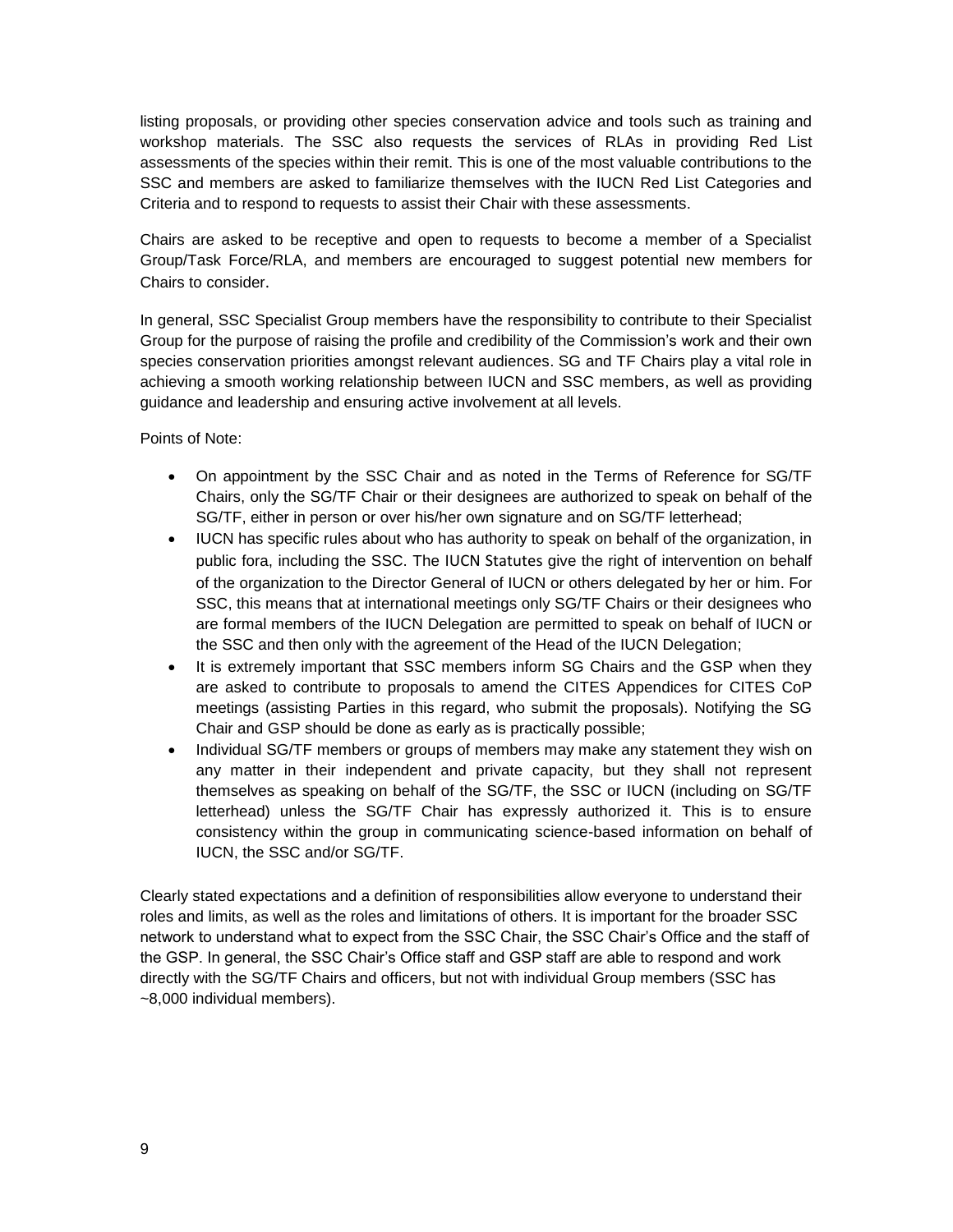## *Benefits of SSC membership*

Relationships within each SG/TF and between SG/TFs, the SSC and IUCN are based on mutual benefits and reciprocal advantages. Membership offers opportunities for individuals to work within the SSC network, to contribute to species conservation, and be part of a well-respected and highly effective body of experts. Often the greatest reward that SSC members feel is the ability to contribute their own expertise to the global conservation effort and the aggregation of their knowledge for higher-level impact.

In brief, SSC membership provides the following benefits:

- The ability to influence policy and decision making within the individual Specialist Groups, the SSC and IUCN and beyond, at a global policy level as well as internationally through the policy fora in which IUCN engages (e.g. the Convention on Biological Diversity (CBD) and the Convention on International Trade in Endangered Species of Wild Fauna and Flora (CITES));
- Leveraged and amplified effectiveness on conservation issues;
- Contribution to the IUCN Red List of Threatened Species<sup>™</sup>;
- Contribution to Species, the annual report of SSC;
- Up-to-date information on the most important threats to biodiversity and the actions being taken to mitigate these threats;
- Communication with a global network of experts within and outside a members own field of expertise;
- Affiliation with the single largest professional body of species experts in the world, and, correspondingly;
- Professional honour and peer recognition, and personal and professional satisfaction;
- Inclusion in the SSC Directory of Members;
- One-third discount off IUCN Publications;
- Meeting attendance: Specialist Group Meetings, IUCN Regional Meetings, SSC Regional Meetings and SSC Commission-wide meetings, usually held in conjunction with the IUCN World Conservation Congress are open to SSC members<sup>1</sup>; and
- Access to information exchange through e-mail, dedicated listservs, the Species ebulletin, Specialist Group newsletters, and IUCN, SSC and Specialist Group websites.

The major responsibility of SSC members is to maintain contact with their Specialist Group Chair and respond promptly to requests that help the SSC to pursue its objectives in a timely manner. For example, this may include contributing to reviews of draft SSC technical guidelines and CITES listing proposals or providing other species-conservation advice and tools, such as training and workshop materials. The SSC also requests the services of Specialist Groups in providing Red List assessments of the species within their remit. This is one of the most valuable contributions that Specialist Groups make to the SSC and members are asked to familiarize themselves with the IUCN Red List Categories and Criteria and to respond to requests to assist their Specialist Group Chair with these assessments.

 $\overline{\phantom{a}}$ 

 $1$  Please note that meeting attendance is usually at the member's own expense.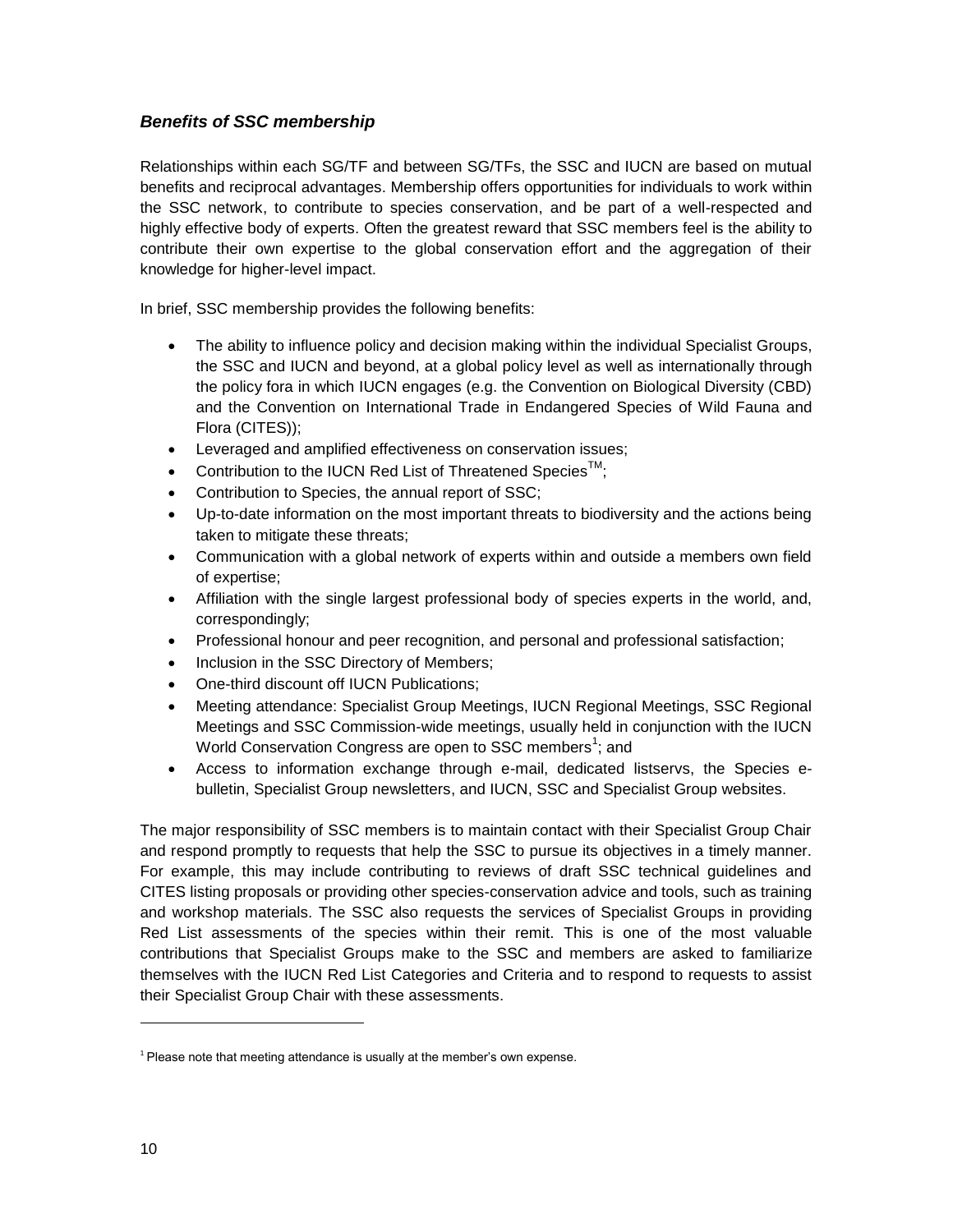In general, SSC Specialist Group members have the responsibility to contribute to their Specialist Group for the purpose of raising the profile and credibility of the Commission"s work and their own species conservation priorities amongst relevant audiences. It is important to note that Specialist Groups are not advocacy bodies *per se* - they are providers of sound, defensible, technical information. Therefore, while Specialist Group or Task Force members may communicate the work of a Specialist Group or Task Force, only the Chair of a Specialist Group or Task Force is authorised to speak on behalf of the Group, directly and over his/her own signature under the Group"s letterhead. Likewise, a Specialist Group or Task Force Chair will only speak on behalf of the SSC or IUCN when authorised to do so.

## <span id="page-10-0"></span>*Use of Logos*

Use of the IUCN and SSC logos is at the discretion of the SSC Chair, and permission for use can only be granted by the SSC Chair. The SSC logo must always be used in tandem with the IUCN logo, thus permission for its use must always be sought. The IUCN SSC logo is commonly used, for example, on Group websites and newsletters; invariably, requests for permission to use the logo in such cases are a given, but there may be instances in which the Chair may consider that the use of the IUCN SSC logo would not be appropriate. Note that there are strict guidelines governing the use of the IUCN SSC logo, which must be followed.

## <span id="page-10-1"></span>*Communication*

Members are actively encouraged to contribute to communicating the work of the SSC both across the IUCN network and through external channels. Please liaise with your Chair to bring exciting, topical and newsworthy material to the attention of the SSC Chair"s Office and the GSP.

For more information on communication, see the Terms-of-Reference IUCN Species Survival [Commission Specialist Group and Task Force Chairs 2013-2016](https://cmsdata.iucn.org/downloads/sg_and_tf_chair_tor.pdf) and the [SSC Communications](https://cmsdata.iucn.org/downloads/communications_quick_reference_guide_final.pdf)  [Quick Reference Guide.](https://cmsdata.iucn.org/downloads/communications_quick_reference_guide_final.pdf)

# <span id="page-10-2"></span>*Fundraising*

In general, IUCN SSC Specialist Group Chairs, and the Groups themselves, are not implementers of conservation projects or programmes on the ground. Implementing conservation action should largely remain the domain of individual SG members or groupings of members. The SG Chair and other SG officers play an important role in supporting their members, albeit not necessarily in the implementation of projects or programmes *per se*. In essence, the SG/TF Chairs and support staff will generally act in a support function to better enable their members to collect species information and to implement species conservation action. The role of the SG/TF Chairs and support staff could be described as facilitation and networking at a higher level to support the conservation activities of their members in the field.

SG/TFs are encouraged to seek funds to support the group"s operations if necessary, but preferably to focus any fundraising efforts on support for priority conservation actions. At times, this may involve helping individual SG members or groups of members to secure funds for activities which their SG has identified as priorities.

For more information on fundraising, see the documents ["A Guide to Seeking Funding from](https://cmsdata.iucn.org/downloads/ssc_guide_to_seeking_funding_from_foundations.pdf)  [Foundations"](https://cmsdata.iucn.org/downloads/ssc_guide_to_seeking_funding_from_foundations.pdf) and ["Fundraising: A Summary for SSC Specialist Groups"](https://cmsdata.iucn.org/downloads/fundraising_a_summary_for_ssc_specialist_groups.pdf).